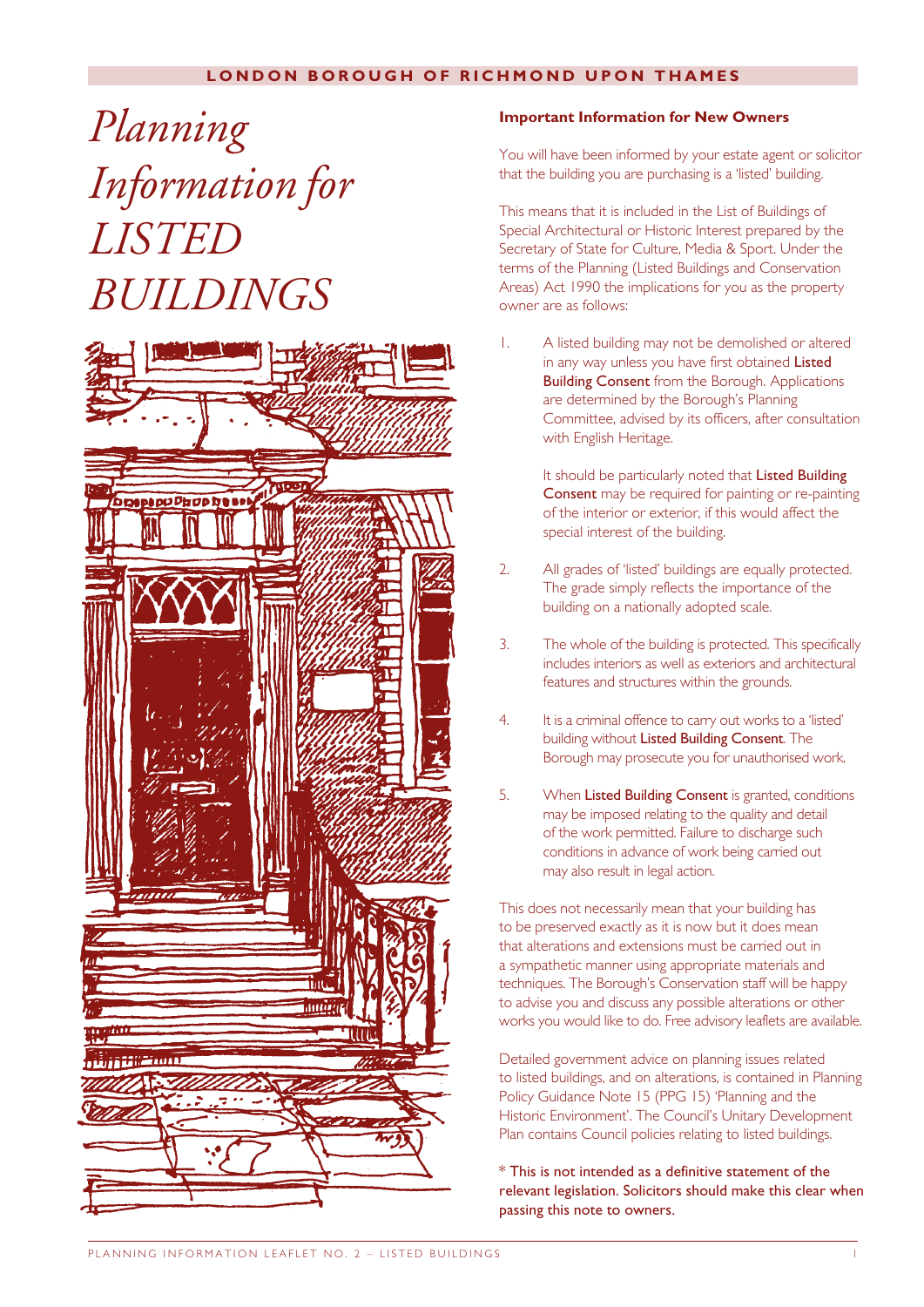# **FURTHER INFORMATION**

Detailed information is contained in the following leaflets, available from the Development and Street Scene Department.

#### Design Guidelines

- 1. Shopfronts and Shop Signs
- 2. Car Parking in Front Gardens
- 3 & 4. External Alterations to Houses and House Extensions (Combined leaflet).
- 5. Trees: Planting, Care & Landscape Design
- 6. Small Housing Sites
- 7. Siting of Satellite Dishes
- 8. Wildlife in Front Gardens
- 9. Nature Conservation & Development
- 10. Security by Design
- 11. Shopfront Security

## Planning Information Leaflets

- 1. Conservation Areas<br>2. Listed Buildings (imp
- Listed Buildings (important information for new owners)
- 3. Historic Buildings
- 4. Historic Buildings, Maintenance and Repair
- 5. Trees: Legislation & Procedure
- 6. Buildings of Townscape Merit

For current information please ring 020 8891 1411.